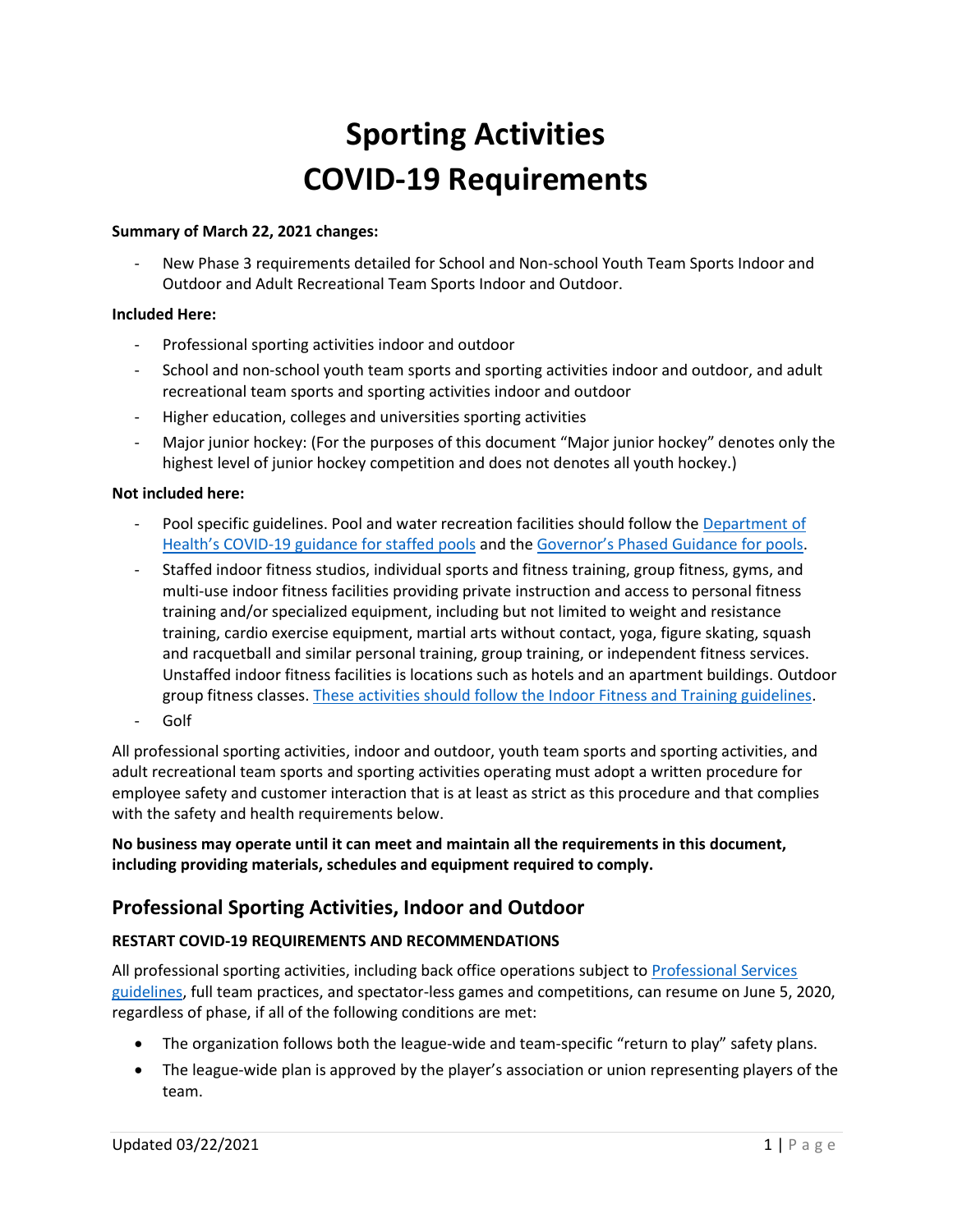- The team must report in advance to its respective county health department the dates when full team practices and spectator-less pre-season games will occur.
- Maximum 200 people allowed at competitions, including spectators. Total people present can exceed 200 for higher education and professional sporting events if there are no spectators allowed and personnel needed to produce an event (players, coaches, officials, medical team, video crew etc.) exceeds 200.
- For horse racing, instead of the above requirements, a horse racing safety plan safety plan must be developed and followed and, along with specific guidance to horse racing, which can be found [here.](https://www.governor.wa.gov/sites/default/files/COVID19%20Phase%202%20Live%20Horse%20Racing%20Guidance.pdf)

# **Higher Education, Colleges, Universities Sporting Activities Guidance**

# **RESTART COVID-19 REQUIREMENTS AND RECOMMENDATIONS**

Before returning to play sporting and athletic activities colleges, universities, and higher education institutions must:

- 1. Adhere to the Governor's Office guidance in the [Higher Education and Workforce Training](https://www.governor.wa.gov/sites/default/files/COVID19Phase2Higher%20EducationGuidance.pdf)  [COVID-19 Requirements,](https://www.governor.wa.gov/sites/default/files/COVID19Phase2Higher%20EducationGuidance.pdf) and follow the principals of the [Campus Reopening Guide.](https://www.governor.wa.gov/sites/default/files/2020.06.23%20Campus%20Reopening%20Guide%20FINAL.pdf)
- 2. Adhere to the Secretary of the Department of Healt[h Face Coverings Order,](https://www.doh.wa.gov/Portals/1/Documents/1600/coronavirus/Secretary_of_Health_Order_20-03_Statewide_Face_Coverings.pdf) and current DOH orders specific to higher education, and any other relevant DOH guidelines regarding hygiene, cleaning, ventilation, transportation, and records and contact tracing. Department of Health [Resources and Recommendation can be found here.](https://www.doh.wa.gov/Emergencies/COVID19/ResourcesandRecommendations)
- 3. Ensure operations follow the Labor & Industries COVID-19 requirements to protect workers. COVID-19 workplace and safety requirements can be found [here.](https://lni.wa.gov/forms-publications/f414-169-000.pdf)

In order to return to practices and competition colleges, universities, and higher education institutions must have a COVID-19 prevention plan for athletics. The plan must either:

- Adopt [sporting activities](https://www.governor.wa.gov/sites/default/files/COVID19%20Phase%202%20and%203%20Sporting%20Activities%20Guidance.pdf) guidelines from Governor's office **or**,
- Create a COVID-19 prevention plan for athletics and integrate requirements from an approved COVID-19 prevention plan for athletics adopted by the athletic conference in which the college, university, or higher education institution is a member.
- 4. A college, university, or higher education institution that does not adopt the Sporting activities guidance and adopts their conference COVID-19 prevention plan for athletics must maintain their return-to-play COVID-19 prevention plan on file for review upon request by the local health jurisdiction in the county where the college, university, or higher education institution resides or by the Washington State Department of Health. If a college, university, or higher education institution participates in an athletic conference, that athletic conference's COVID-19 prevention plan for athletics must be approved by all member schools of the conference who are participating in athletic competition with Washington state schools and be submitted for review, but not for approval, to the Washington State Department of Health. Schools participating in athletic activities are responsible for ensuring their athletic conference COVID-19 prevention plan is submitted to Washington State Department of Health for review.
- 5. Regardless of which plan (Washington State Sporting Activities guidelines or a conference COVID-19 prevention plan) a higher education institution follows, there shall be no spectators at games and competitions until such time as spectators are allowed for sporting activities and athletics under the Healthy Washington Plan. Maximum 200 people allowed at competitions, including spectators. Total people present can exceed 200 for higher education and professional sporting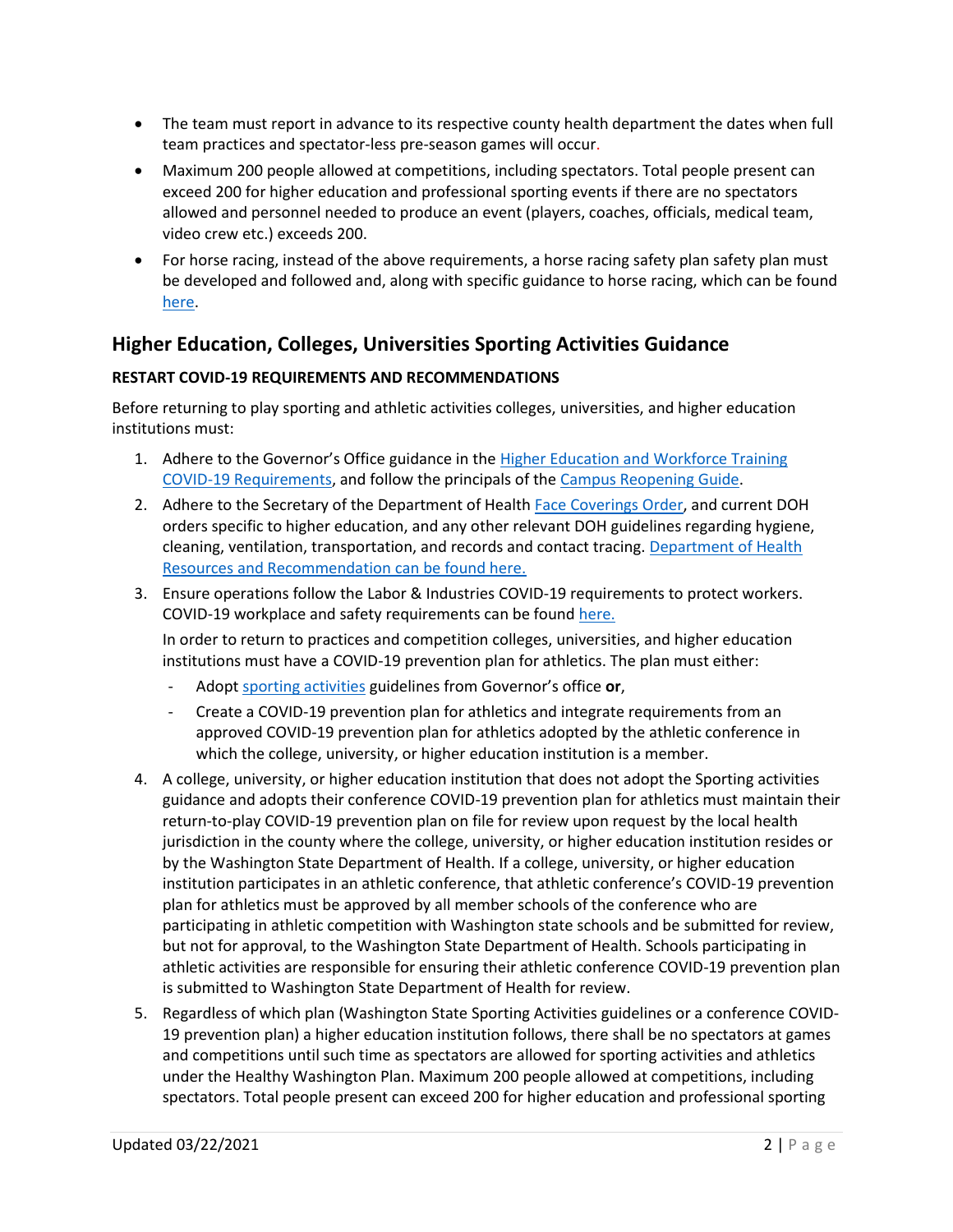events if there are no spectators allowed and personnel needed to produce an event (players, coaches, officials, medical team, video crew etc.) exceeds 200.

# **Major Junior Hockey and Part-time Professional Sports Without Players Associations or Union Guidance**

# **RESTART COVID-19 REQUIREMENTS AND RECOMMENDATIONS**

Before returning to play major junior hockey and part-time professional sports without player's associations or unions franchises must:

- 1. Ensure operations follow the Labor & Industries COVID-19 requirements to protect workers. COVID-19 workplace and safety requirements can be found [here.](https://lni.wa.gov/forms-publications/f414-169-000.pdf)
- 2. Adhere to the Secretary of the Department of Healt[h Face Coverings Order,](https://www.doh.wa.gov/Portals/1/Documents/1600/coronavirus/Secretary_of_Health_Order_20-03_Statewide_Face_Coverings.pdf) and current DOH orders specific to higher education, and any other relevant DOH guidelines regarding hygiene, cleaning, ventilation, transportation, and records and contact tracing. [Department of Health](https://www.doh.wa.gov/Emergencies/COVID19/ResourcesandRecommendations)  [Resources and Recommendation can be found here.](https://www.doh.wa.gov/Emergencies/COVID19/ResourcesandRecommendations)

In order to return to practices and competition major junior hockey and part-time professional sports franchises must have a COVID-19 prevention plan for athletics. The plan must either:

- Adopt [sporting activities](https://www.governor.wa.gov/sites/default/files/COVID19%20Sporting%20Activities%20Guidance.pdf) guidelines from Governor's office **or**,
- Create a COVID-19 prevention plan for the franchise and integrate requirements from an approved COVID-19 prevention plan for the major junior hockey and part-time professional sports league that the franchise participates in.
- 3. A major junior hockey and part-time professional sports franchise that does not adopt the Sporting Activities guidance and adopts their league COVID-19 prevention plan for athletics must maintain their return-to-play COVID-19 prevention plan on file for review upon request by the local health jurisdiction in the county where the major junior hockey franchise resides or by the Washington State Department of Health. If a major junior hockey and part-time professional sports franchise participates in a league, that league's COVID-19 prevention plan for athletics must be approved by all member franchises of the conference who are participating in athletic competition with Washington major junior hockey and part-time professional sports franchises and be submitted for review, but not for approval, to the Washington State Department of Health. Major junior hockey and part-time professional sports franchises participating in athletic activities are responsible for ensuring their league COVID-19 prevention plan is submitted to Washington State Department of Health for review.
- 4. Regardless of which plan (Washington State Sporting Activities guidelines or a league COVID-19 prevention plan) a major junior hockey and part-time professional sports franchise follows, there shall be no spectators at games and competitions until such time as spectators are allowed for sporting activities and athletics under the Healthy Washington Plan. Maximum 200 people allowed at competitions, including spectators. Total people present can exceed 200 for higher education and professional sporting events if there are no spectators allowed and personnel needed to produce an event (players, coaches, officials, medical team, video crew etc.) exceeds 200.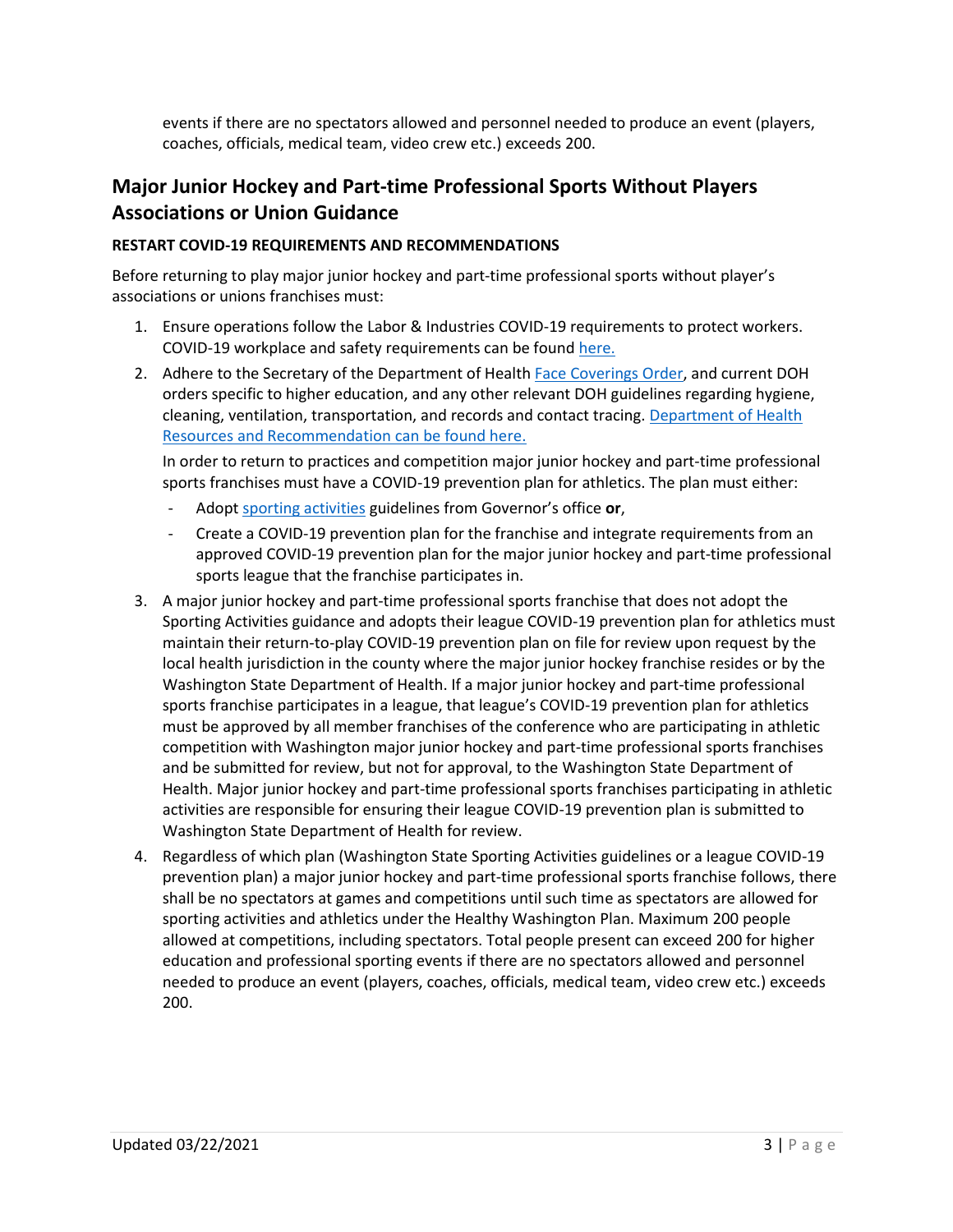# **School and Non-school Youth Team Sports Indoor and Outdoor and Adult Recreational Team Sports Indoor and Outdoor**

# **Sport Contact Category guidance (all phases)**

*For the purposes of this document, sports are defined using the following contact categories (The list below is not all-encompassing. Some sports are covered in other guidance documents, and if so those guidance documents govern those activities. If a sport does not appear on this list that does not necessarily mean it is prohibited at this time.):*

Low contact sports: tennis, pickleball, golf, gymnastics, climbing, skating, archery, fencing, cross country, track and field, sideline/no-contact cheer and no-contact dance, disc golf.

Moderate contact sports: : softball, baseball, t-ball, soccer, futsal, volleyball, lacrosse, flag football, ultimate frisbee, ice hockey, cricket, crew, field hockey, school bowling competitions.

High contact sports: football, rugby, wrestling, cheerleading with contact, dance with contact, basketball, water polo, martial arts with contact including competitions, roller derby. (Martial arts without contact should follo[w fitness guidelines found here.](https://www.governor.wa.gov/sites/default/files/COVID19%20Fitness%20Guidance.pdf))

#### **Phase 1:**

- Facial coverings required for all coaches, volunteers and athletes at all times.
- Indoor training and practice allowed for low and moderate contact sports if players are limited to groups of 6 in separate parts of the field/court, separated by a buffer zone. Brief close contact (ex: 3 on 3 drills) is permitted. It is preferable for the groups of six to be stable over time. All facilities must calculate allowable participant occupancy by dividing the room size or available floor space by 500 square feet per person.
- Indoor individual training/practice allowed for athletes in high contact sports either with or without a coach.
- Outdoor meets, qualifiers, and tournaments allowed for low contact sports. No spectators allowed.
- Outdoor team practices, training and intra-team competitions allowed for low and moderate contact sports. Scrimmage against other teams or training or practices with other teams is not allowed.
- Outdoor team practices and/or training allowed for high contact sports if players are limited to groups of 6 in separate parts of the field/court, separated by a buffer zone. Brief close contact (ex: 3 on 3 drills) is permitted. It is preferable for the groups of five to be stable over time.

#### **Phase 2:**

- Facial coverings required for all coaches, volunteers and athletes at all times.
- Outdoor training, practices and competitions allowed outdoors for low, moderate, and high contact sports. Maximum 200 people allowed at competitions, including spectators. For outdoor competitions; For facilities or complexes with more than one field or area of play a maximum of 75 people allowed per field or area of play, including spectators. All spectators of different households are to remain physically distant, 6 feet or more, as much as possible. For an outdoor location that has multiple fields, a field with ticketed seating and controlled entrance and exits may have 200 people allowed at competitions, including spectators, and is not subject to the 75 people maximum for multiple field locations/complexes.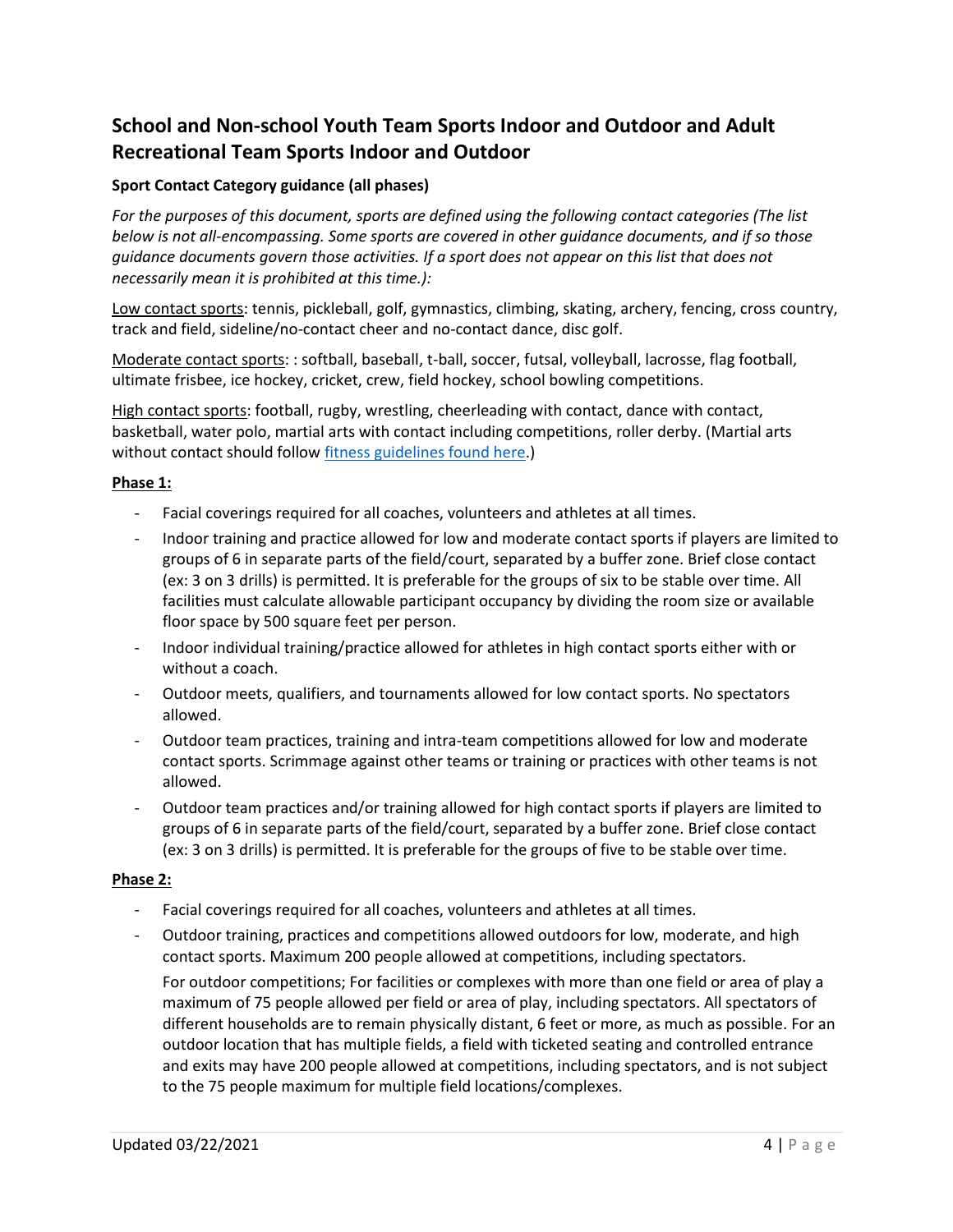- Indoor team training, practices, and competitions allowed for low and moderate contact sports. Indoor team practices, training and intra-team competitions allowed for high contact sports. Scrimmage against other teams or training or practices with other teams is not allowed for high contact sports. For all indoor sports the occupancy of the facility may not exceed 25 percent of the fire code occupancy rating, or 200 people max, whichever is less.
- Indoor meets, qualifiers, and tournaments allowed for low contact sports. Dance with contact performances and competitions allowed only if no more than one studio/team is on stage at a time, and studio/teams leave after their performance is completed. For all indoor sports the occupancy of the facility may not exceed 25 percent of the fire code occupancy rating, or 200 people including spectators, whichever is lower as per the [Miscellaneous Venues guidance.](https://www.governor.wa.gov/sites/default/files/COVID19%20Misc%20Venue%20Guidance.pdf)

Tournaments in Phases 1 and 2:

- No tournaments allowed for moderate and high contact sports. For the purposes of this 'document Tournament is defined as a series of contests where more than two teams compete against each other on the same day or within a 24 hour period, whether or not there is an ultimate winner or prize. This includes elimination-style, consolation-style, and round-robin events where teams compete against more than one competitor per day (regardless of the name of the event).
- A prohibition on tournaments for sporting activities does not include postseason, playoff, state or regional championship competitions with no more than four teams at one site sanctioned by a statewide interscholastic activities administrative and rule-making body that oversees competition in all counties in the state.

#### **Phase 3:**

- Indoor and outdoor training, practices and competitions allowed for low, moderate, and high contact sports, with universal mask requirements for all participants including athletes, officials, coaches, volunteers and spectators unless subject to specific exceptions detailed in this document. Wrestling competitions may not resume until April 26, 2021.
- All outdoor sports spectators subject to current Healthy Washingto[n guidelines on Spectators.](https://www.governor.wa.gov/sites/default/files/COVID19%20Spectator%20Event%20Guidance.pdf)
- For outdoor competitions without permanent seating; Facilities or complexes with more than one field or area of play are allowed a maximum of 150 people per field or area of play, including spectators.
- All indoor sports spectators subject to 50% capacity or 400-person maximum per room, whichever is lower, all participants including athletes, officials, coaches, volunteers and spectators are to be included in calculating the 400-person maximum. Facilities larger than 100,000 square feet allowed 50% capacity or 600 per room, whichever is lower, and all participants including athletes, officials, coaches, volunteers and spectators are to be included in calculating the 600 person maximum. Spectator groups from 1-10 people allowed in all facilities, but all spectator groups must maintain 6 feet of distance from other spectator groups. For K-12 school sporting activities no concession sales allowed. For non-K-12 indoor sporting activities spectators only allowed to remove their facial coverings when in their seats and actively eating and drinking.
- Use of locker rooms allowed. If use of locker rooms for changing is necessary, maximize ventilation and use tape, spots, or cones to signal 6 feet of distance for athletes who need to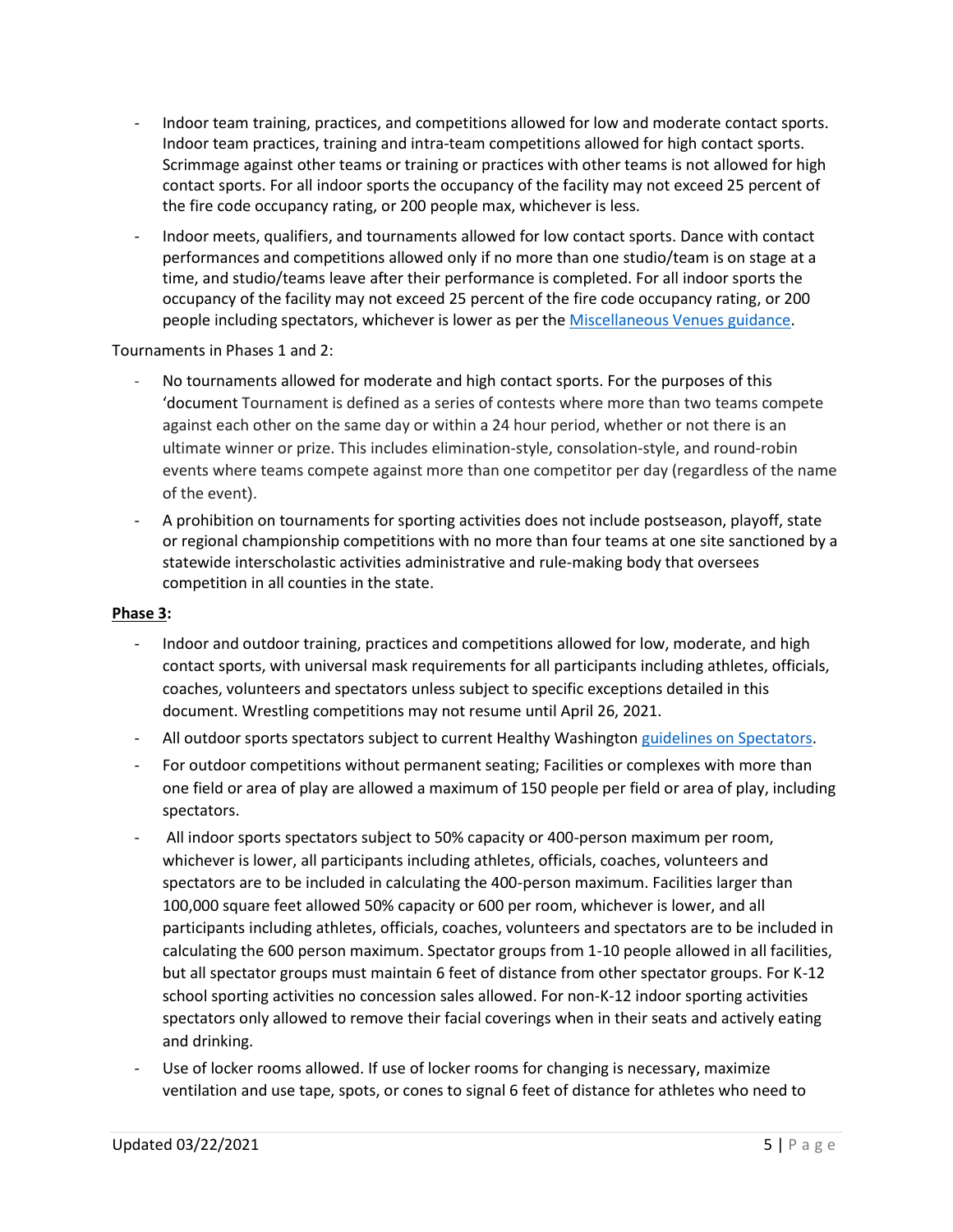change. Stagger entry to the changing area and use these facilities as appropriate with members of the same group/cohort.

Use of showers allowed. If showering is necessary then limit the number of individuals showering to ensure a minimum of 6 feet of separation.

#### Facial Coverings:

- Low contact outdoor sports athletes allowed to remove facial coverings for training and competitions. Facial coverings must be worn by athletes when not actively training or competing. Coaches, trainers, and officials must wear face coverings at all times.
- Moderate contact outdoor sports athletes allowed to remove facial coverings for competitions. Facial coverings must be worn by athletes when training or when not actively competing in a game or match against another team or when on the bench waiting to play. Coaches, trainers, and officials must wear face coverings at all times.
- Officials and referees supervising low or moderate contact outdoor competitions allowed remove their facial coverings if officiating requires them to run in the field of play.
- Facial coverings required for all high contact sports, indoor and outdoor for all participants, including coaches, trainers, and officials.
- Facial coverings required for all moderate contact indoor sports for all participants, including coaches, trainers, and officials.
- Low contact indoor sports may remove facial coverings during competitions. Facial coverings must be worn by athletes when training or when not actively competing.
- Facial coverings required for all the situations described above with the following exceptions:
	- Competitive cheerleading and dance with contact (tumbling/stunting/flying)
	- Gymnastics (while on the different apparatuses, tumbling)
	- Watersports (must follow [Dept. of Health Water Recreation Guidance.](https://www.doh.wa.gov/Portals/1/Documents/1600/coronavirus/ReopeningWaterRecreationFacilitiesCOVID19.pdf))

#### Tournaments:

Tournaments allowed for low, moderate and high contact sports. Out-of-state athletes and teams should follow [CDC travel guidance.](https://www.cdc.gov/coronavirus/2019-ncov/travelers/travel-during-covid19.html) Additional tournament requirements:

- Tournament organizers must publish a field, complex, facility map that clearly outlines ingress and egress points, team areas, and spectator areas.
- Tournament organizers should notify Local Health Jurisdiction of time, location, and number of participants for each tournament, and provide the name of a health and safety liaison for contact tracing or medical emergencies.
- No one who shows signs or symptoms of COVID-19 allowed to attend.
- Tournament organizers should monitor adherence to protocols and spectator limits.
- Field of play markings required outlining where spectators may watch.
- Tournament organizer is responsible for sanitizing any shared equipment/areas.
- Staggered start times should be used to prevent traffic from arriving and leaving all at the same time.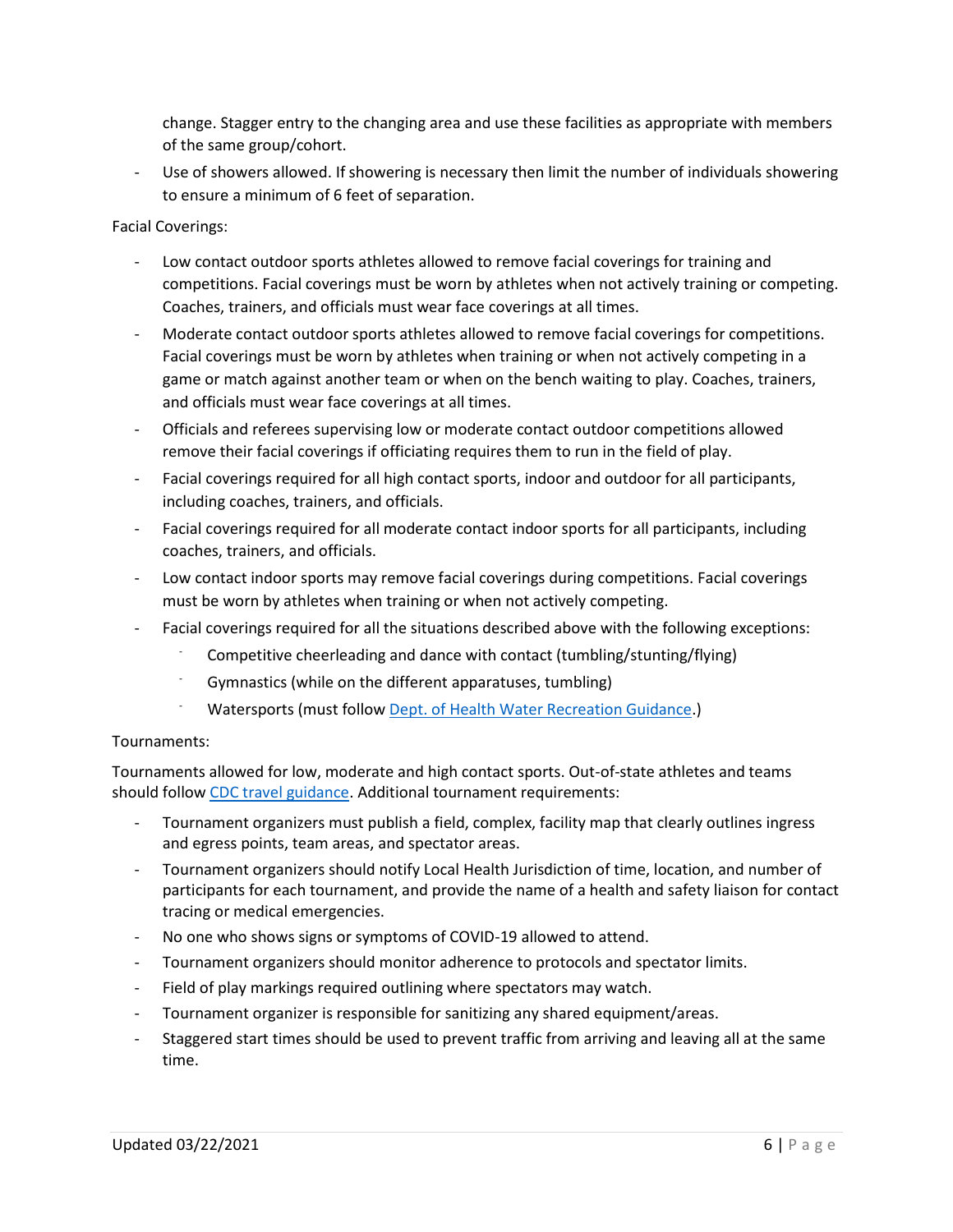- Tournament organizers must provide at least 15-minute buffer from the end of one game/match and the start of the next on the same field of play. Teams must have vacated field prior to next team entering.
- Sanitizer stations must be provided around the fields, complex or facility.
- Facial coverings are required for all coaches, players who are not playing, and spectators.
- No communal hydration stations allowed.
- Awards ceremonies should be brief, must be held outdoors, and facial coverings are required.

# Specific requirements for wrestling:

- Athletes must have no signs or symptoms of Covid-19 in the past 10 days and no close sustained contact with anyone who is sick or individuals that may have been exposed to Covid-19 within past 14 days in order to participate in trainings and competitions.
- Disinfect the mats prior to competition, this includes between each dual when multiple are being held on the same date (tri, quad or tournament).
- Athletes, Coaches, Officials, Staff and Spectators wear facial coverings at all times.
- Boxes available for on deck coaches and wrestlers (tournaments only).
- One table worker per table at the mat side.
- One coach on mat.
- Limit challenges to coaches' box (no approaching the table).
- All athletic equipment should be cleaned before, during and after practices and between practices/sessions.
- Other equipment, such as wrestling headgear, shoes, braces, knee pads must be worn by only one individual and not shared.

#### **Guidance applicable to ALL sporting activities for school and non-school youth team sports and adult recreational sports in all phase levels**

Non-essential travel such as out-of-state team or individual travel for sporting activities are subject to quarantines as detailed in the [Governor's Travel Advisory.](https://www.governor.wa.gov/sites/default/files/COVID-19%20Travel%20Advisory%20-%202021.pdf?utm_medium=email&utm_source=govdelivery) Essential Travel for "study" in the advisory is meant to include league play for school sports that cross state borders if that league sanctioned by a statewide interscholastic activities administrative and rule-making body that oversees competition in all counties in the state, or in a neighboring state. Cross-border travel for non-league games is not considered essential.

# *Stay home when sick or if a close contact of someone with COVID-19*

Athletes, coaches, umpires/referees, spectators and any other paid or volunteer staff should be required to stay home if they feel unwell, show any signs of COVID-19, or are a close contact of a confirmed case. All coaches and students should be screened for signs/symptoms of COVID-19 prior to a workout. Screening should consider [symptoms listed by the CDC.](https://www.cdc.gov/coronavirus/2019-ncov/symptoms-testing/symptoms.html) Any person with symptoms of COVID-19 or who is a close contact of someone with confirmed COVID-19 should not be allowed to participate and should contact his or her primary care provider or other appropriate health-care professional.

Those who are excluded from training or contests due to [COVID-19 symptoms](https://www.doh.wa.gov/Portals/1/Documents/1600/coronavirus/COVIDconcerned.pdf) or because they ar[e close](https://www.doh.wa.gov/Portals/1/Documents/1600/coronavirus/COVIDexposed.pdf)  [contacts](https://www.doh.wa.gov/Portals/1/Documents/1600/coronavirus/COVIDexposed.pdf) must follow DOH and local public health isolation and quarantine guidance before returning to training or contests.

People with underlying health conditions should consult with their medical provider regarding participation in athletic activities.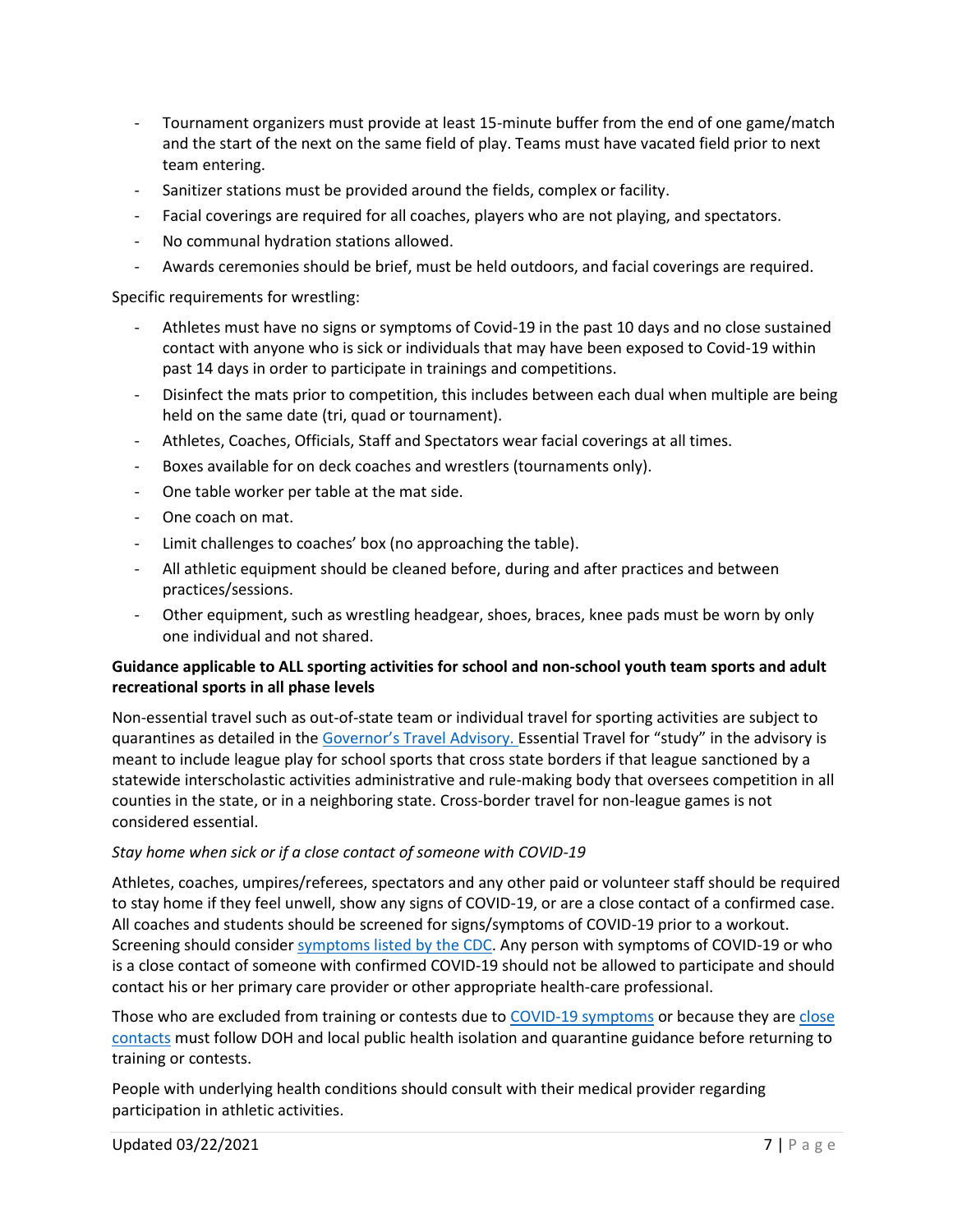#### *Masks*

Masks required for all athletes/participants. Coaches, trainers, managers, spotters, and any other paid or volunteer staff must wear face coverings at all times. Details can be found in the [Face Coverings](https://www.doh.wa.gov/Portals/1/Documents/1600/coronavirus/Secretary_of_Health_Order_20-03_Statewide_Face_Coverings.pdf)  [Order.](https://www.doh.wa.gov/Portals/1/Documents/1600/coronavirus/Secretary_of_Health_Order_20-03_Statewide_Face_Coverings.pdf) Organized sporting activities are not an allowable exception to the Face Coverings Order except as those detailed in this document.

School cross country meets and competitions should follow the guidance for [Races, non-motorized and](https://www.governor.wa.gov/sites/default/files/COVID19%20Racing%20Guidance.pdf)  [motorized,](https://www.governor.wa.gov/sites/default/files/COVID19%20Racing%20Guidance.pdf) including the allowance to remove face coverings once a competition begins. Face coverings required for training.

Gymnasts may remove their masks and facial coverings for routines that require for flips or blind landings, or similar maneuvers, where a slipped mask could impede safety.

#### *Physical Distance*

Physical distance of 6 feet must be maintained between staff, volunteers, and any spectators at all times with exceptions for training and medical personnel and volunteers performing their medical duties. Six feet of distance must be maintained among athletes when not engaged in sporting activities, huddles and team meetings must be physically distanced.

#### *Hygiene*

Require athletes, coaches, umpires/referees and any other paid or volunteer staff to practice good hygiene including washing their hands frequently and covering their sneezes and coughs. Wash hands often with soap and water for at least 20 seconds before and after practice, especially after touching shared objects or blowing your nose, coughing, or sneezing. Avoid touching your eyes, nose, and mouth. If soap and water are not readily available, use a hand sanitizer that contains 60-95% alcohol content. Cover all surfaces of your hands and rub them together until they are dry. Athletes should not share water bottles, uniforms, towels, or snacks and should not spit (saliva, sunflower seeds, etc.).

Provide handwashing or hand sanitizing stations at training and contest locations.

Limit the use of locker rooms to handwashing and restroom use only. Showers should not be used due to potential spread of aerosolized droplets. If use of locker rooms for changing is necessary, maximize ventilation and use tape, spots, or cones to signal 6 feet of distance for athletes who need to change. If locker rooms are used cleaning protocols must be included in the sporting activity safety plan. Stagger entry to the changing area and use of these facilities as appropriate with members of the same team or training cohort only. Limit occupancy of the locker rooms to avoid crowding.

# *Cleaning*

Clean high touch surfaces and disinfect shared equipment before and after each use. Ensure restrooms are cleaned and disinfected regularly. Current CDC guidance for cleaning and disinfection for COVID-19 states that disinfectants should be registered by the EPA for use against the COVID-19. Find the current list here[: List N: Disinfectants for Use Against SARS-CoV-2 \(COVID-19\).](https://www.epa.gov/pesticide-registration/list-n-disinfectants-coronavirus-covid-19) Disinfectants based on hydrogen peroxide or alcohol are safer than harsher chemicals. The University of Washington has a [handout with](https://osha.washington.edu/sites/default/files/documents/FactSheet_Cleaning_Final_UWDEOHS_0.pdf)  [options for safer cleaning and disinfecting products that work well against COVID-19.](https://osha.washington.edu/sites/default/files/documents/FactSheet_Cleaning_Final_UWDEOHS_0.pdf)

#### *Ventilation*

Ventilation is important to have good indoor air quality. Ensure that ventilation systems operate properly. Increase air circulation and ventilation as much as possible by opening windows and doors. Offer more outside time, open windows often and adjust mechanical ventilation systems to bring in as much outside air as possible. Increase filters to MERV 13 if the HVAC can accommodate. Use of fans for